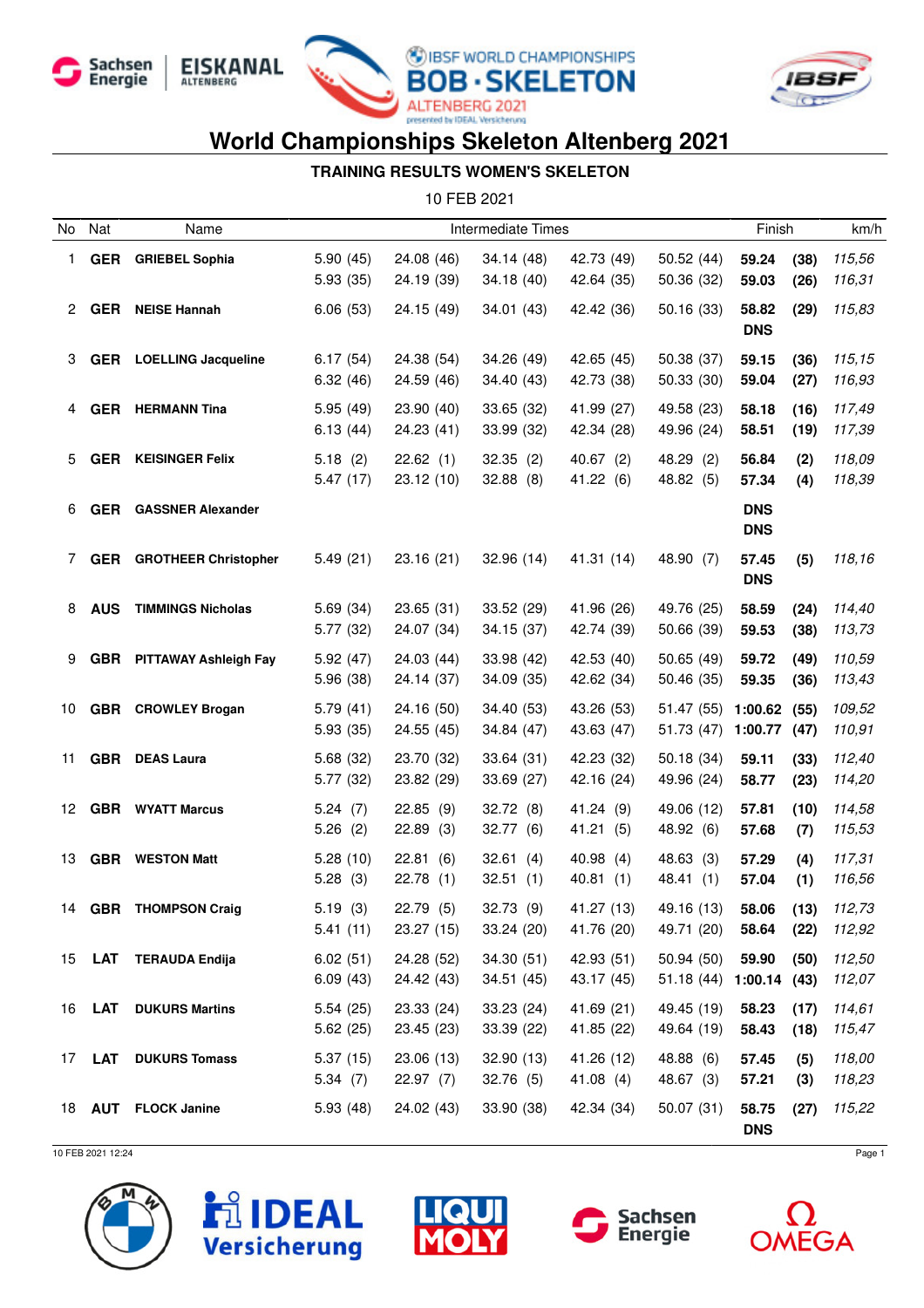![](_page_1_Picture_0.jpeg)

![](_page_1_Picture_1.jpeg)

![](_page_1_Picture_2.jpeg)

![](_page_1_Picture_3.jpeg)

### **TRAINING RESULTS WOMEN'S SKELETON**

10 FEB 2021

| No.      | Nat                      | Name                                          | Intermediate Times    |                          |                          |                          |                                       | Finish                       |              | km/h             |
|----------|--------------------------|-----------------------------------------------|-----------------------|--------------------------|--------------------------|--------------------------|---------------------------------------|------------------------------|--------------|------------------|
| 19       | <b>AUT</b>               | <b>AUER Florian</b>                           | 5.37(15)              | 22.99(11)                | 32.74 (10)               | 41.16(7)                 | 48.93 (9)                             | 57.82<br><b>DNS</b>          | (11)         | 112,19           |
| 20       | <b>AUT</b>               | <b>MAIER Samuel</b>                           | 5.40(19)<br>5.37(8)   | 23.08 (14)<br>22.92(5)   | 32.84(11)<br>32.68(3)    | 41.20 (8)<br>41.03(3)    | 48.99 (11)<br>48.73 (4)               | 57.75<br>57.44               | (8)<br>(5)   | 114,97<br>116,52 |
| 21       | USA                      | <b>UHLAENDER Katie</b>                        | 5.89(44)<br>5.98(41)  | 23.97 (41)<br>24.12 (36) | 33.97 (41)<br>34.06 (34) | 42.58 (43)<br>42.58 (32) | 50.40 (38)<br>50.40 (33)              | 59.17<br>59.22               | (37)<br>(30) | 114,83<br>114,29 |
| 22       |                          | <b>USA</b> WESENBERG Kendall                  | 5.98(50)<br>6.02(42)  | 24.14 (48)<br>24.19 (39) | 34.11 (47)<br>34.12 (36) | 42.70 (48)<br>42.69 (37) | 50.64(48)<br>50.65 (38)               | 59.55<br>59.57               | (45)<br>(39) | 113,43<br>112,75 |
| 23       |                          | <b>USA</b> RODERICK Sara                      | 5.66(31)<br>5.72 (29) | 23.82 (38)<br>23.84 (31) | 34.03(44)<br>33.95 (31)  | 42.83 (50)<br>42.64 (35) | 51.12(52)<br>50.79 (42)               | 1:00.57<br>59.99             | (53)<br>(42) | 107,05<br>109,25 |
| 24       |                          | <b>USA</b> FLORIAN Austin                     | 5.20(4)<br>5.45(14)   | 22.70(3)<br>23.24 (13)   | 32.49(3)<br>33.15(15)    | 40.86(3)<br>41.59 (15)   | 48.72 (5)<br>49.44 (16)               | 58.23<br>58.55               | (17)<br>(20) | 106,79<br>111,82 |
| 25       | <b>USA</b>               | <b>MCCRARY Austin</b>                         | 5.75(40)<br>5.72(29)  | 23.73 (35)<br>23.68 (26) | 33.72 (34)<br>33.66 (26) | 42.37 (35)<br>42.25 (27) | 50.45(41)<br>50.11(26)                | 59.61<br>59.05               | (47)<br>(28) | 110,17<br>113,07 |
| 26       | <b>NED</b>               | <b>BOS Kimberley</b>                          | 6.03(52)<br>5.89(34)  | 24.23 (51)<br>24.01 (33) | 34.34 (52)<br>34.17 (39) | 42.93 (51)<br>42.79 (40) | 50.96(51)<br>50.70 (40)               | 59.93<br>59.61               | (51)<br>(40) | 111,43<br>112,65 |
| 27       | <b>FRA</b>               | <b>BESSARD Agathe</b>                         | 6.28(56)<br>6.34(47)  | 24.67 (56)<br>24.78 (47) | 34.68 (55)<br>34.77 (46) | 43.26 (53)<br>43.36 (46) | 51.24(53)<br>51.32 (46)               | 1:00.35<br>1:00.37           | (52)<br>(45) | 110,39<br>111,76 |
| 28       | <b>ESP</b>               | <b>MIRAMBELL Ander</b>                        | 5.65(29)              | 23.73 (35)               | 33.82 (36)               | 42.42 (36)               | 50.34 (36)                            | 59.43<br><b>DNS</b><br>59.04 | (41)         | 110,87           |
| 29<br>30 | <b>BEL</b><br><b>BEL</b> | <b>MEYLEMANS Kim</b><br><b>FREELING Colin</b> | 5.72(38)<br>5.63(27)  | 23.72 (34)<br>23.70 (32) | 33.71 (33)<br>33.82 (36) | 42.26 (33)<br>42.54 (41) | 50.13 (32)<br>50.58 (47)              | <b>DNS</b><br>59.71          | (32)<br>(48) | 113,26<br>111,54 |
| 31       |                          | UKR HERASKEVYCH Vladyslav                     | 5.71(28)<br>5.38(17)  | 23.81 (28)<br>23.13 (19) | 33.88 (29)<br>33.05(16)  | 42.52 (31)<br>41.56 (18) | 50.51 (36)<br>49.43 (17)              | 59.45<br>58.30               | (37)<br>(20) | 112,00<br>112,66 |
| 32       | <b>GHA</b>               | <b>FRIMPONG Akwasi</b>                        | 5.43(12)<br>5.65(29)  | 23.17 (12)<br>24.13 (47) | 32.95(11)<br>35.11 (56)  | 41.28 (8)<br>44.21 (56)  | 49.04 (7)<br>52.71 (56)               | 57.74<br>1:02.26             | (8)<br>(56)  | 115,85<br>104,25 |
| 33       | <b>BFR</b>               | <b>NIKITINA Elena</b>                         | 5.52(19)<br>5.55(26)  | 23.85 (32)<br>23.46 (27) | 34.20 (41)<br>33.48 (27) | 42.99 (43)<br>42.07 (30) | 51.25 (45) 1:00.57 (46)<br>50.01 (29) | 58.95                        | (31)         | 107,76<br>112,87 |
| 34       |                          | <b>BFR TARARYCHENKOVA Alina</b>               | 5.69(27)<br>5.88(42)  | 23.64 (25)<br>24.01 (42) | 33.56 (24)<br>34.03 (44) | 42.00 (23)<br>42.64 (44) | 49.80 (23)<br>50.57 (46)              | 58.58<br>59.54               | (21)<br>(44) | 114,57<br>112,87 |
| 35       | <b>BFR</b>               | <b>KANAKINA Yulia</b>                         | 5.93(35)<br>5.71(36)  | 24.07 (34)<br>23.62 (30) | 34.02 (33)<br>33.55 (30) | 42.59 (33)<br>42.09 (31) | 50.42 (34)<br>49.95 (28)              | 59.22<br>58.67               | (30)<br>(26) | 114,35<br>114,95 |
| 36       | <b>BFR</b>               | <b>ROMANOV Daniil</b>                         | 5.17(1)               | 22.74(4)                 | 32.67(7)                 | 41.24 (9)                | 49.19 (15)                            | <b>DNS</b><br>58.15          | (15)         | 112,74           |
|          | 10 FEB 2021 12:24        |                                               | 5.28(3)               | 23.00(8)                 | 32.91(10)                | 41.40 (10)               | 49.24 (13)                            | 58.16                        | (14)         | 113,33<br>Page 2 |

![](_page_1_Picture_9.jpeg)

![](_page_1_Picture_10.jpeg)

![](_page_1_Picture_11.jpeg)

![](_page_1_Picture_12.jpeg)

![](_page_1_Picture_13.jpeg)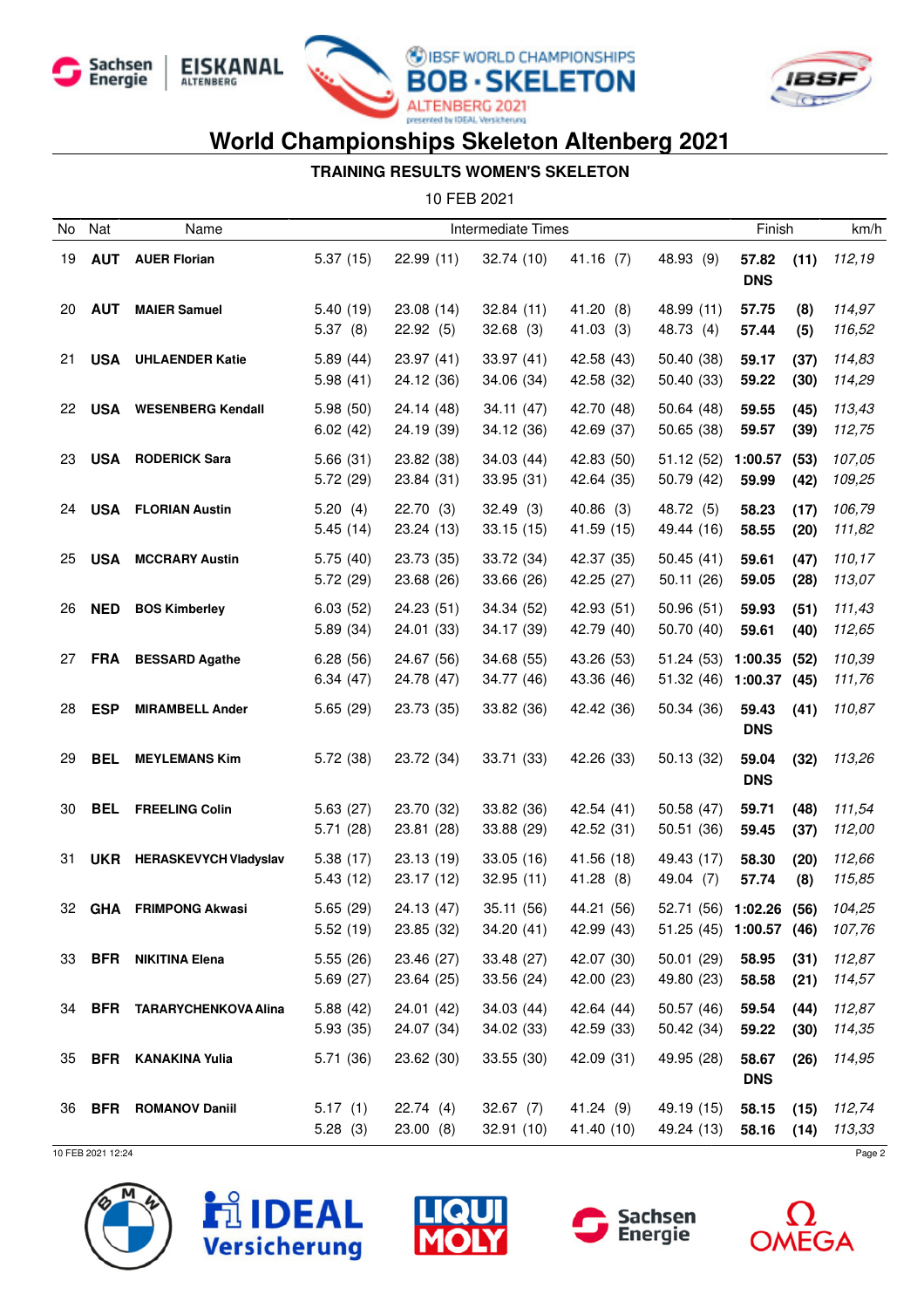![](_page_2_Picture_0.jpeg)

![](_page_2_Picture_1.jpeg)

![](_page_2_Picture_2.jpeg)

![](_page_2_Picture_3.jpeg)

### **TRAINING RESULTS WOMEN'S SKELETON**

10 FEB 2021

| No  | Nat        | Name                             |                                 |                                      | Intermediate Times                  |                                      |                                      | Finish                  |                     | km/h                       |
|-----|------------|----------------------------------|---------------------------------|--------------------------------------|-------------------------------------|--------------------------------------|--------------------------------------|-------------------------|---------------------|----------------------------|
| 37  | <b>BFR</b> | <b>RUKOSUEV Evgeniy</b>          | 5.24(7)<br>5.56(22)             | 22.81(6)<br>23.39 (21)               | 32.62(5)<br>33.22(18)               | 40.98(4)<br>41.64 (16)               | 48.64 (4)<br>49.33 (14)              | 57.25<br>57.98          | (3)<br>(11)         | 117,59<br>116,15           |
| 38  | <b>BFR</b> | <b>TRETIAKOV Alexander</b>       | 5.21(5)<br>5.24(1)              | $22.65$ (2)<br>22.81(2)              | 32.30(1)<br>32.54(2)                | 40.58(1)<br>40.95(2)                 | 48.16 (1)<br>48.59 (2)               | 56.70<br>57.12          | (1)<br>(2)          | 118,22<br>117,37           |
| 39  | <b>BFR</b> | <b>TREGUBOV Nikita</b>           | 5.36(13)<br>5.52(19)            | 23.05 (12)<br>23.27 (15)             | 32.86 (12)<br>33.05(13)             | 41.24(9)<br>41.40 (10)               | 48.90 (7)<br>49.05 (8)               | 57.52<br>57.65          | (7)<br>(6)          | 117,54<br>117,74           |
| 40  | <b>SUI</b> | <b>AUDERSET Ronald</b>           | 5.36(13)<br>5.38(9)             | 23.11 (16)<br>23.02(9)               | 33.06 (17)<br>32.85(7)              | 41.58 (19)<br>41.30 (9)              | 49.47 (20)<br>49.10 (9)              | 58.41<br>57.95          | (22)<br>(10)        | 112,98<br>114,89           |
| 41  | <b>SUI</b> | <b>SIEBER Basil</b>              | 5.50(22)<br>5.51(18)            | 23.33 (24)<br>23.34 (18)             | 33.33 (26)<br>33.22(18)             | 41.79 (23)<br>41.71 (17)             | 49.52 (22)<br>49.54 (18)             | 58.24<br>58.36          | (19)<br>(17)        | 115,12<br>114,08           |
| 42  | <b>CAN</b> | <b>CHANNELL Jane</b>             | 5.68 (32)<br>5.73(31)           | 23.54 (28)<br>23.82 (29)             | 33.49 (28)<br>33.80 (28)            | 42.03 (29)<br>42.36 (29)             | 49.94 (27)<br>50.22(28)              | 58.94<br>59.18          | (30)<br>(29)        | 111,75<br>113,11           |
| 43  | <b>CAN</b> | <b>MAIER Elisabeth</b>           | 5.71 (36)<br>5.67(26)           | 23.87 (39)<br>23.80 (27)             | 33.96 (40)<br>33.89 (30)            | 42.51 (39)<br>42.42 (30)             | 50.43 (39)<br>50.33(30)              | 59.29<br>59.24          | (39)<br>(33)        | 113,49<br>113,14           |
| 44  | <b>CAN</b> | <b>LYNCH Mark</b>                | 5.33(11)<br>5.38(9)             | 23.08 (14)<br>23.13(11)              | 33.06 (17)<br>32.99 (12)            | 41.55 (17)<br>41.45 (13)             | 49.37 (16)<br>49.23 (12)             | 58.14<br>58.02          | (14)<br>(13)        | 114,22<br>114,71           |
| 45  | <b>CAN</b> | <b>MURRAY Kyle</b>               | 5.44(20)<br>5.45(14)            | 23.12 (18)<br>23.25 (14)             | 33.00 (15)<br>33.19(16)             | 41.49 (15)<br>41.71 (17)             | 49.43 (17)<br>49.72 (21)             | 58.42<br>59.00          | (23)<br>(25)        | 112,85<br>109,77           |
| 46  | <b>ITA</b> | <b>CRIPPA Alessia</b>            | 5.88(42)<br>5.97(40)            | 24.41 (55)<br>24.23 (41)             | 34.64(54)<br>34.33 (42)             | 43.33 (55)<br>43.08 (44)             | 51.44(54)<br>51.17 (43) 1:00.27 (44) | 1:00.58                 | (54)                | 110,91<br>110,40           |
| 47  | <b>ITA</b> | <b>MARGAGLIO Valentina</b>       | 5.64(28)<br>5.58(23)            | 23.61 (29)<br>23.58 (24)             | 33.74 (35)<br>33.56(24)             | 42.49 (38)<br>42.21 (26)             | 50.50(43)<br>50.20 (27)              | 59.56<br>59.27          | (46)<br>(34)        | 111,15<br>111,61           |
| 48  | <b>ITA</b> | <b>GASPARI Mattia</b>            | 5.52(23)                        | 23.30 (22)                           | 33.14 (19)                          | 41.53 (16)                           | 49.16 (13)                           | 57.75<br><b>DNS</b>     | (8)                 | 117,09                     |
| 49  | <b>ITA</b> | <b>BAGNIS Amedeo</b>             | 5.25(9)<br>5.31(6)              | 22.82(8)<br>22.96(6)                 | 32.63(6)<br>32.75(4)                | 41.07 (6)<br>41.25(7)                | 48.95 (10)<br>49.11 (10)             | 57.90<br>58.01          | (12)<br>(12)        | 113,30<br>113,79           |
| 50  | <b>CZE</b> | <b>FERNSTAEDT Anna</b>           | 6.17(54)<br>6.25(45)            | 24.33 (53)<br>24.51(44)              | 34.27 (50)<br>34.48 (44)            | 42.69 (47)<br>42.91 (42)             | 50.43 (39)<br>50.54 (37) 59.22 (30)  | 59.13                   | (34)                | 115,75<br>117,11           |
| 51. |            | <b>BRA</b> SILVEIRA Nicole Rocha | 5.91(46)<br>5.96(38)            | 24.06 (45)<br>24.17 (38)             | 34.04 (46)<br>34.15(37)             | 42.66 (46)<br>42.81(41)              | 50.56(45)<br>50.78(41)               | 59.46<br>59.76          | (42)<br>(41)        | 113,21<br>111,98           |
|     |            | 52 KOR KIM Jisoo                 | 5.39(18)<br>5.45(14)            | 23.15(20)<br>23.29 (17)              | 33.14(19)<br>33.13(14)              | 41.70 (22)<br>41.53(14)              | 49.67 (24)<br>49.20 (11)             | 58.66<br>57.94          | (25)<br>(9)         | 112,48<br>115,32           |
|     |            | 53 KOR YUN Sungbin               | 5.53(24)<br>5.55(21)<br>5.55(1) | 23.32 (23)<br>23.39 (21)<br>23.48(1) | 33.20 (23)<br>33.27(21)<br>33.61(1) | 41.67 (20)<br>41.71 (17)<br>42.23(1) | 49.49 (21)<br>49.47 (17)<br>50.14(1) | 58.33<br>58.23<br>59.03 | (21)<br>(15)<br>(1) | 113,72<br>115,34<br>112,86 |

10 FEB 2021 12:24 Page 3

![](_page_2_Picture_9.jpeg)

![](_page_2_Picture_10.jpeg)

![](_page_2_Picture_11.jpeg)

![](_page_2_Picture_12.jpeg)

![](_page_2_Picture_13.jpeg)